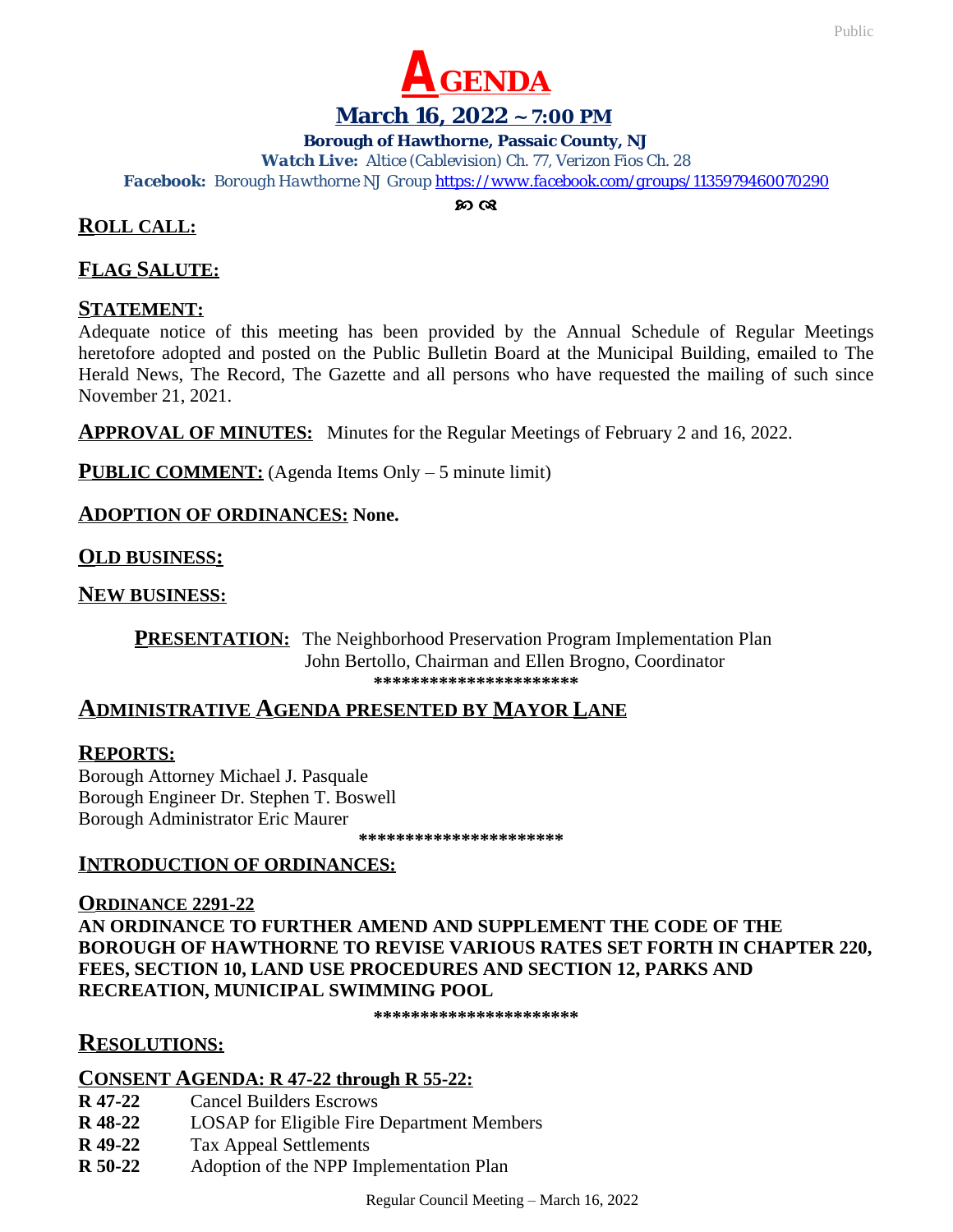- **R 51-22** Approval of the 2021 Tonnage Grant Report
- **R 52-22** Downes Trees Service Contract for Ballfield Rehabilitation
- **R 53-22** Purchase of Pick-up Trucks for DPW<br>**R 54-22** Veterans Tax Exempt Status
- **Veterans Tax Exempt Status**
- **R 55-22** Engineering Services for Lead Service Line Replacement

### **OFF-CONSENT:**

**R 56-22** Emergency Temp Budget Transfers

# **REPORTS OF SPECIAL COUNCIL COMMITTEES**

# **CORRESPONDENCE: None.**

**BILLS**:

# **PUBLIC COMMENT:**

# **ADJOURNMENT:**

# **THE NEXT COUNCIL MEETING IS WEDNESDAY APRIL 6, 2022 AT 7 PM**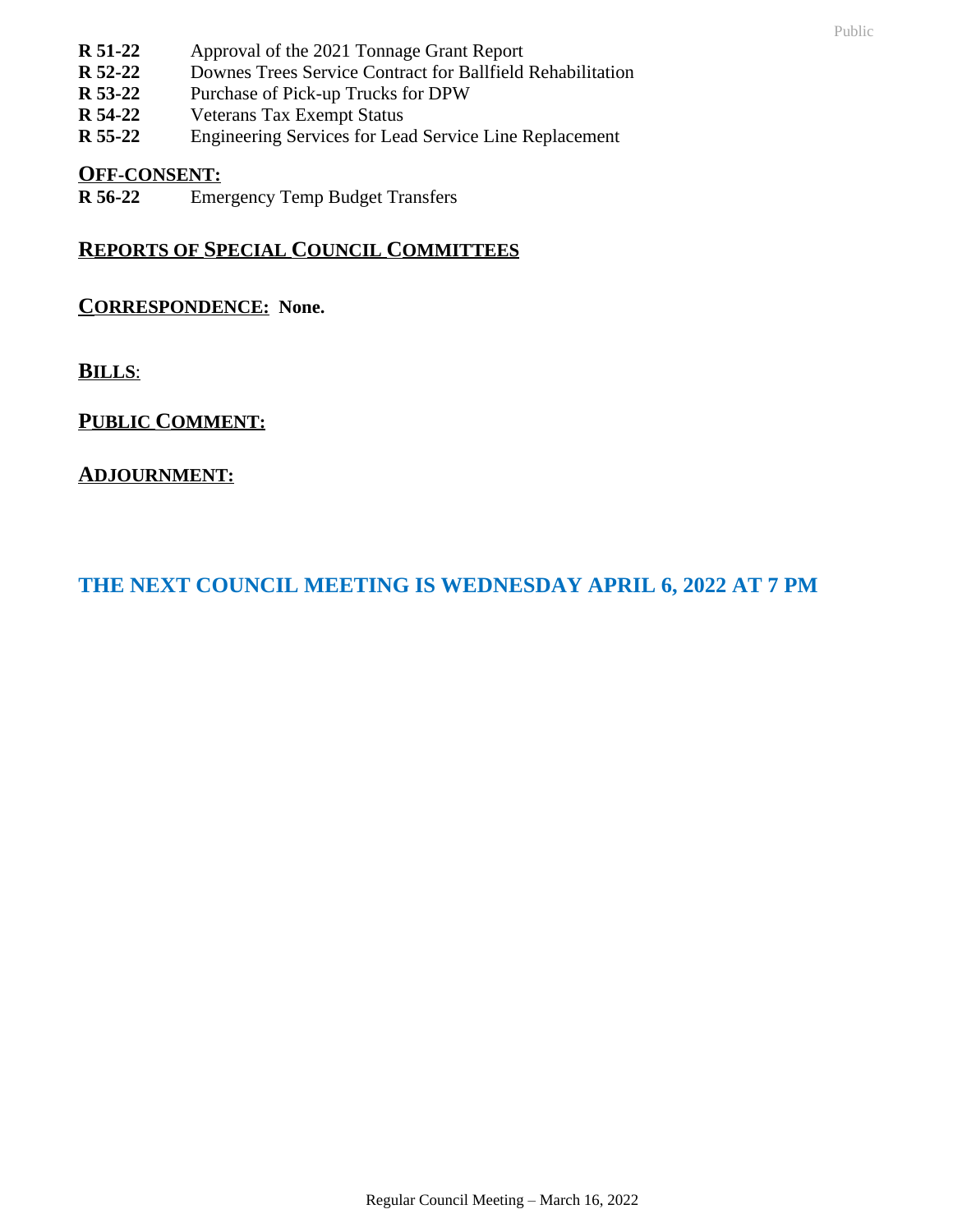#### **ORDINANCE NO. 2291-22**

#### **AN ORDINANCE TO FURTHER AMEND AND SUPPLEMENT THE CODE OF THE BOROUGH OF HAWTHORNE TO REVISE VARIOUS RATES SET FORTH IN CHAPTER 220, FEES, SECTION 10, LAND USE PROCEDURES AND SECTION 12, PARKS AND RECREATION, MUNICIPAL SWIMMING POOL**

BE IT ORDAINED by the Municipal Council of the Borough of Hawthorne, in the County of Passaic and State of New Jersey, that:

Section 1. Chapter 220, FEES, of the Code of the Borough of Hawthorne, shall be and hereby is revised, amended and supplemented by modification of the various fees provided therein so that the same shall read as follows:

#### 220-1 SCHEDULE OF FEES

The following schedule of fees is hereby established with respect to licenses, permits and activities required or regulated under the provisions of various chapters of the code of the Borough of Hawthorne. Applications for and the issuance of such licenses and permits shall be subject to the provisions of the specific chapter of the Code that is indicated for each type of license or permit. The business, activity or operation for which the license or permit is required shall be subject to all regulations set forth in the chapter to which reference is made.

Chapter of Code

Section 220-10. Ch 293, Land Use Procedures

The portion of Section 293-10 reading Escrow Deposit, shall be repealed and replaced, with all other portions of the said Chapter to remain, the section pertaining to Escrow Deposits to read as follows:

Technical Review Escrow Deposit.

- 1. In addition to the filing fees or any other fees required in this Section, an applicant shall file with the Administrative Officer an escrow deposit fee of adequate funds to cover the costs of professional services in connection with the review of an application for development by planners, engineers, attorneys and other professional and/or experts whose services are deemed necessary with respect to processing the application by the approving authority in order to assure compliance with the provisions of this chapter. Technical review fees shall be calculated in accordance with the actual time required for review at rates set forth in a schedule of professional fees established each year by resolution of the Planning Board maintained in the office of the Borough Clerk and Administrative Officer for public inspection. The administration of technical review escrow deposits and payments made to professionals from said deposits shall be in accordance with the provisions of N.J.S.A. 40:55D-53.1 and Section 13 of P.L. 1991, c. 256.
- 2. At the time of filing an application for development, the applicant shall pay to the Borough an initial deposit for technical review fees in accordance with this Chapter and as set forth in Chapter 293, Land Use Procedures. The amount shown represents only the initial deposit. An applicant will be required to deposit additional funds when professional costs necessitate. In addition, deposit of escrow amounts may be required even when an initial deposit is not required if professional services become warranted. The amount of such fees shall be determined by the Administrative Officer and may include, but are not necessarily limited to, the following:
	- a. Pre-application conferences.
	- b. Planning Board meetings.
	- c. Special meetings and other extraordinary services required by an application.
- 3. An application shall not be deemed complete until the application fee and initial escrow deposit have been paid. In the event a project is of a nature that is not expressly included in